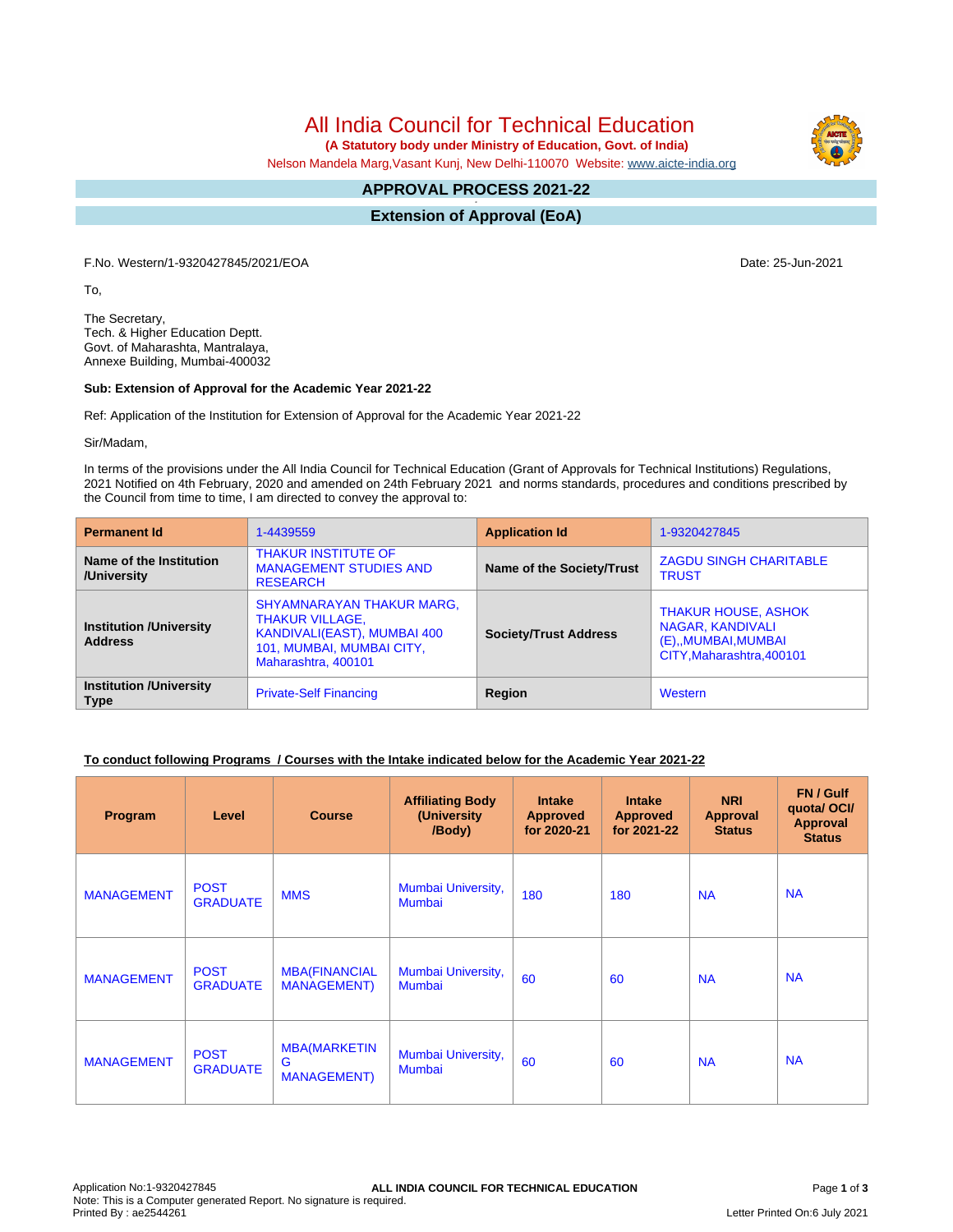## **It is mandatory to comply with all the essential requirements as given in APH 2021-22 (Appendix 6)**

# **Important Instructions**

- 1. The State Government/ UT/ Directorate of Technical Education/ Directorate of Medical Education shall ensure that 10% of reservation for Economically Weaker Section (EWS) as per the reservation policy for admission, operational from the Academic year 2019-20 is implemented without affecting the reservation percentages of SC/ ST/ OBC/ General. However, this would not be applicable in the case of Minority Institutions referred to the Clause (1) of Article 30 of Constitution of India. Such Institution shall be permitted to increase in annual permitted strength over a maximum period of two years.
- 2. The Institution offering courses earlier in the Regular Shift, First Shift, Second Shift/Part Time now amalgamated as total intake shall have to fulfil all facilities such as Infrastructure, Faculty and other requirements as per the norms specified in the Approval Process Handbook 2021-22 for the Total Approved Intake. Further, the Institutions Deemed to be Universities/ Institutions having Accreditation/ Autonomy status shall have to maintain the Faculty: Student ratio as specified in the Approval Process Handbook.
- 3. Strict compliance of Anti-Ragging Regulation, Establishment of Committee for SC/ ST, Establishment of Internal Complaint Committee (ICC), Establishment of Online Grievance Redressal Mechanism, Barrier Free Built Environment for disabled and elderly persons, Fire and Safety Certificate should be maintained as per the provisions made in Approval Process Handbook and AICTE Regulation notified from time to time.
- 4. In case of any differences in content in this Computer generated Extension of Approval Letter, the content/information as approved by the Executive Council / General Council as available on the record of AICTE shall be final and binding.

**Prof.Rajive Kumar Member Secretary, AICTE**

Copy \*\* to:

- **1. The Director of Technical Education\*\*, Maharashtra**
- **2**. **The Registrar\*\*,** Mumbai University, Mumbai
- **3. The Principal / Director,** THAKUR INSTITUTE OF MANAGEMENT STUDIES AND RESEARCH Shyamnarayan Thakur Marg, Thakur Village, Kandivali(East), Mumbai 400 101, Mumbai,Mumbai City, Maharashtra,400101
- **4. The Secretary / Chairman,** THAKUR HOUSE, ASHOK NAGAR, KANDIVALI (E), MUMBAI,MUMBAI CITY Maharashtra,400101
- **5. The Regional Officer,** All India Council for Technical Education Industrial Assurance Building 2nd Floor, Nariman Road Mumbai - 400 020, Maharashtra

### **6. Guard File(AICTE)**

Note: Validity of the Course details may be verified at <http://www.aicte-india.org/> **.**